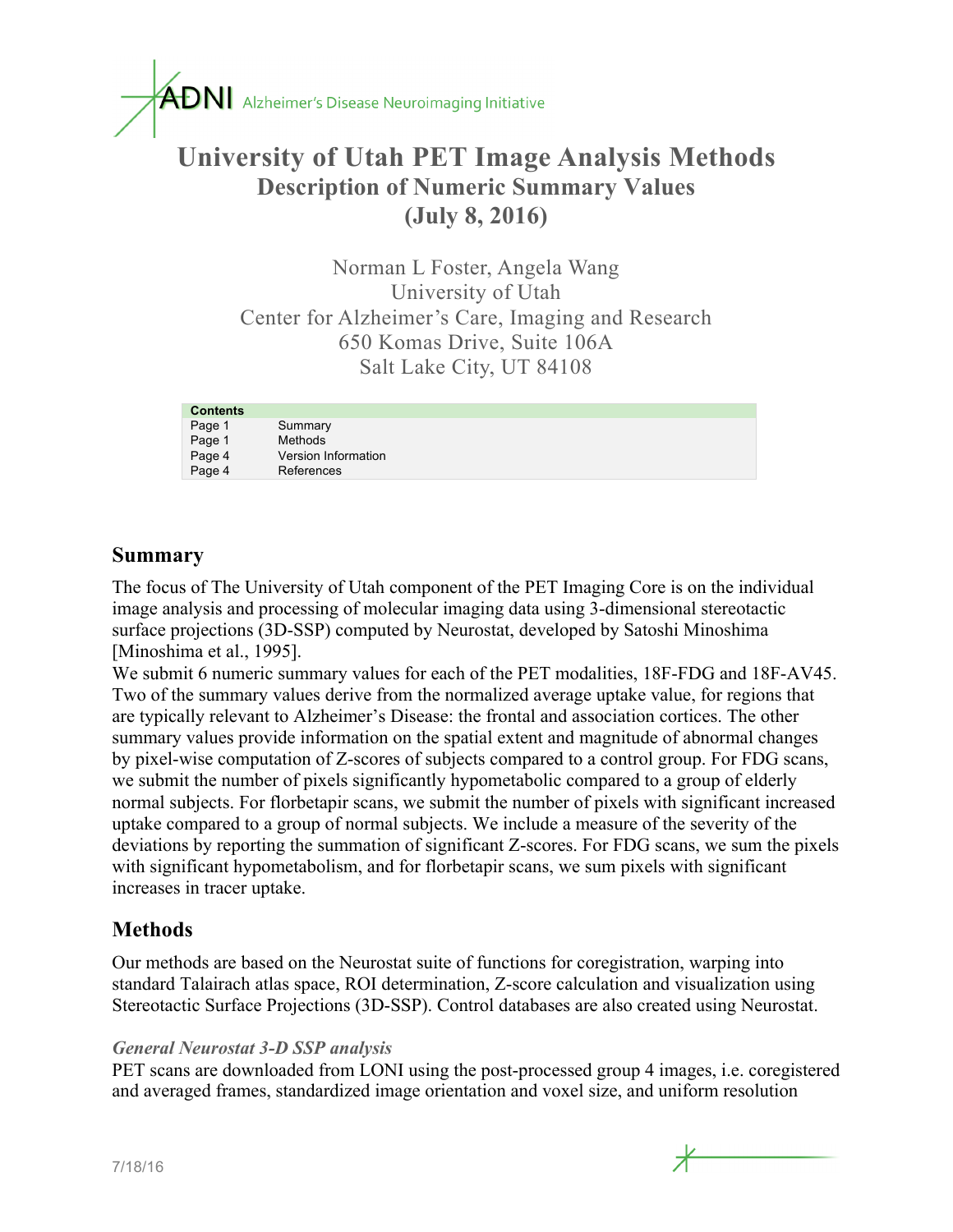# $\overline{ADN}$  Alzheimer's Disease Neuroimaging Initiative

smoothed to 8mm. Neurostat aligns the brain images along the AC-PC line and non-linearly warps the image into standard Talairach space. Longitudinal scans, for each subject, are coregistered to the baseline scan and a multi-step normalization is used to create a mean template that reduces the variability between the subject visits. A peak pixel template is created from the mean template and applied to intra-subject serial scans to produce surface projection maps, SSPs. Neurostat pre-defined brain regions in Talairach space are used to calculate the ROI regional values based on the SSP maps. Statistical Z-scores are calculated pixel-wise from a reference set of control subjects to create individual SSP Z-score maps showing the statistical significance of the subject pixel values.

#### *FDG-PET analysis*

FDG-PET scans are downloaded and processed as described above. The control subjects used for comparison are a group of cognitively normal elderly subjects ( $N=27$ , age=69.6 + 7.7 yrs) we routinely use in our clinical analysis. Regional values of glucose uptake are computed and normalized to the average pons value.

#### *Florbetapir (AV45) PET analysis*

[*Please note that analysis conducted prior to Aug 2015 was processed with a slightly different protocol. Previous data and documentation are available in the LONI archives: Download/Study Data/\_Archive (8/13/15)*].

Florbetapir PET scans are downloaded from LONI as described above. Control subjects are selected from the group of normal subjects at their initial florbetapir image visit. Subjects that convert on subsequent visits are removed. In order to standardize the selection of amyloid negative subjects, we use an iterative outlier removal procedure (2). Outliers are eliminated based on individual regions consisting of: lateral and medial frontal, lateral and medial parietal, lateral and medial temporal, posterior cingulate, anterior cingulate, and occipital regions. Those that pass the selection process in all regions are used to form the core group of amyloid-negative control subjects.

Florbetapir scans are coregistered to the baseline FDG scan, as FDG scans are not available at all visits for each subject. The warping transformation into standard space is obtained from the FDG and is applied to the florbetapir image to get it into Talairach space. Templates from the FDG analysis for selecting cortical and sub-cortical peak pixels are applied to the florbetapir image in standard space. Thus, there is a direct correspondence between the pixels used to construct the surface maps and the pixels used to define regions for both FDG and florbetapir scans. Selection of peak pixels for amyloid scans is based on the longitudinal FDG template created from each visit for the subject.

Florbetapir images are normalized using both cerebellar and white matter values. We create a florbetapir control group, from the clinically stable normal subjects, using cerebellar normalization (N=165, age = 74.5  $\pm$  6.9 yrs). We define a second amyloid-negative control group using white matter normalization (N=178, age = 74.8  $\pm$  6.9 yrs). White matter values are determined by sampling pixels from the amyloid image at a much greater depth, bypassing the cortical ribbon. We use the Neurostat generated global value for the whole brain white matter value.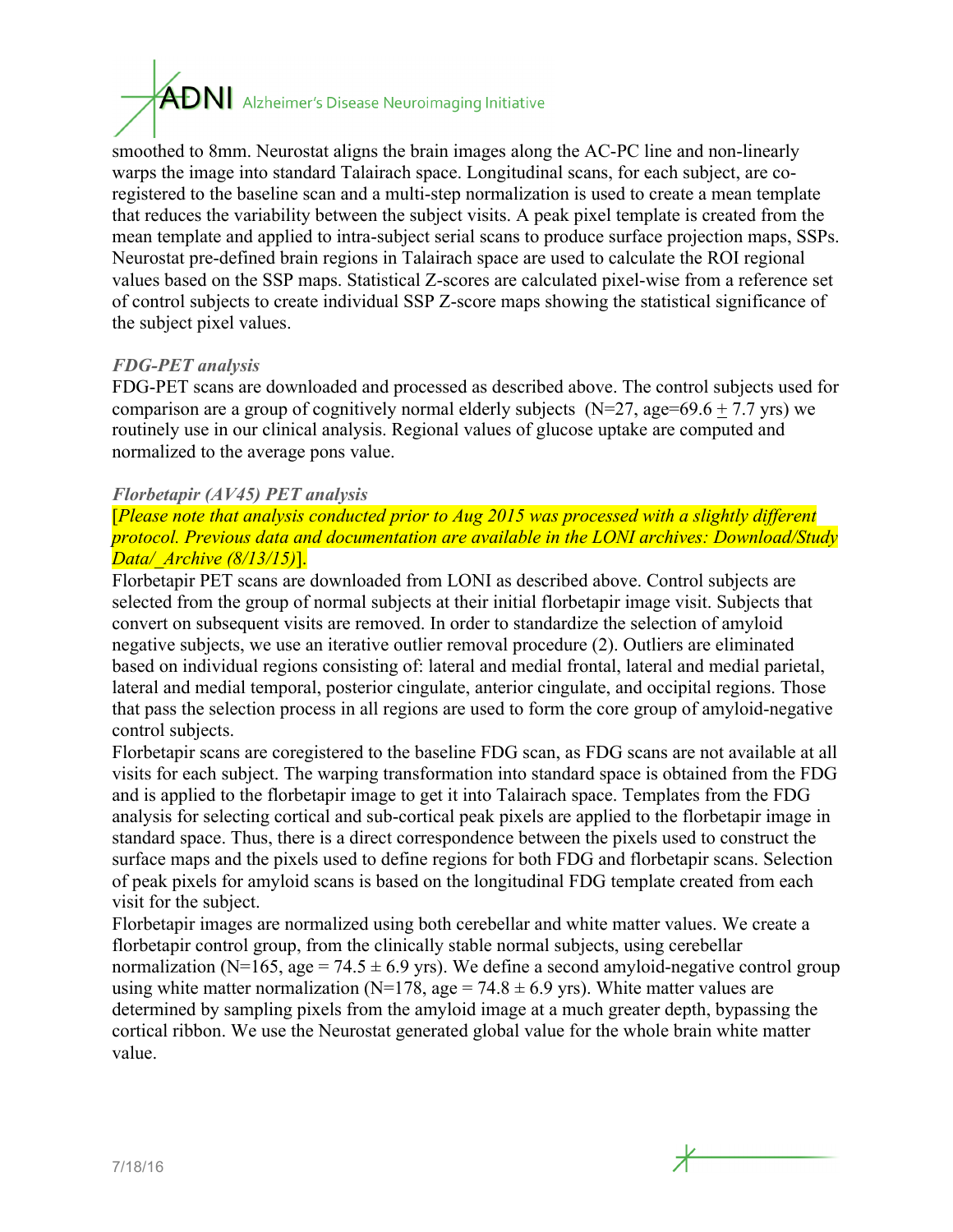# $\mathop{\mathrm{ADN}}\nolimits$  Alzheimer's Disease Neuroimaging Initiative

#### *Numeric summary values*

The numeric summary values we submit are:

- *i)* AVEREF average regional value of the reference region used for normalization. Neurostat automatically generates averaged values to 20 (right and left hemispheres) regional values, along with pons, global and cerebral cortex values. These regions are determined from the Talairach atlas. For FDG we normalized to the pons reference region. For florbetapir analysis, we normalize to both the cerebellar region and global white matter.
- *ii)* AVEASSOC average regional association cortex value, consisting of both lateral and medial surfaces from frontal, temporal and parietal cortices
- *iii*) AVEFRONT average regional frontal cortex calculated from lateral and medial frontal value
- *iv)* X2SDSIGPXL number of pixels with Z-scores greater than or equal to 2 standard deviations and less than 3 standard deviations from control mean. For FDG scans these are the number of hypo-metabolic pixels, or the pixels with decreased CMRglc uptake compared with our control group. For the florbetapir scans, this is the number of pixels with increased tracer SUVr, compared to the control group.
- *v)* X3SDSIGPXL number of pixels with Z-scores greater than or equal to 3 standard deviations from control mean. For FDG scans this is the number of hypo-metabolic pixels, and for the florbetapir scans, this is the number of pixels with increased uptake.
- *vi)* SUMZ2 sum of pixel Z-scores greater than or equal to 2 standard deviations. For FDG scans these are derived from the hypo-metabolic pixels, and for the florbetapir scans, these are from pixels with increased uptake.
- *vii)* SUMZ3 sum of pixel Z-scores greater than or equal to 3 standard deviations. For FDG scans these are from the hypo-metabolic pixels, and for the florbetapir scans, these are from pixels with increased uptake.

#### *Names and versions of software*

**Neurostat** functions used: averageimage - AVERAGING MULTIPLE IMAGE SETS WITH / WITHOUT NORMALIZATION (Version 3.0) cnvttiff - TIFF FILE GENERATOR (Version 3.1) cnvtc6bi - CONVERT CTI6 TO BINARY (Version 2.4) coreg - THREE-DIMENSIONAL IMAGE COREGISTRATION (Version 5.0) coregimg - 3D IMAGE TRANSFORMATION USING COREGISTRATION LIBRARY (Version 3.5) mcoreg - COREGISTRATION PET/SPECT MULTIPLE IMAGE SETS (Version 4.1) mnorm - WITHIN-SUBJECT MULTIPLE IMAGE NORMALIZATION (Version 4.0) mstereo - STEREOTACTIC REGISTRATION WITH MULTIPLE WITHIN-SUBJECT SCANS (Version 7.0) sagicoro - IMAGE MATRIX RESLICING (TRANSVERSE TO SAGITTAL AND CORONAL) (Version 4.0) sspcomp - 3D-SSP DATABASE COMPARISON (Version 8.4) sspdisp - DISPLAY 3D-SSP DATA (Version 4.4) ssploc - PEAK CORTICAL PIXEL DETECTION (Version 3.0) ssplocsub - SUBCORTICAL PIXEL LOCALIZATION (Version 3.0) sspsmpl - PEAK CORTICAL PIXEL SAMPLING (Version 2.5) sspvoiclassic - 3D-SSP VOI SAMPLING USING PREDEFINED LOCATION FILES (Version 4.0) stereo - STEREOTACTIC IMAGE REGISTRATION (Version 8.0)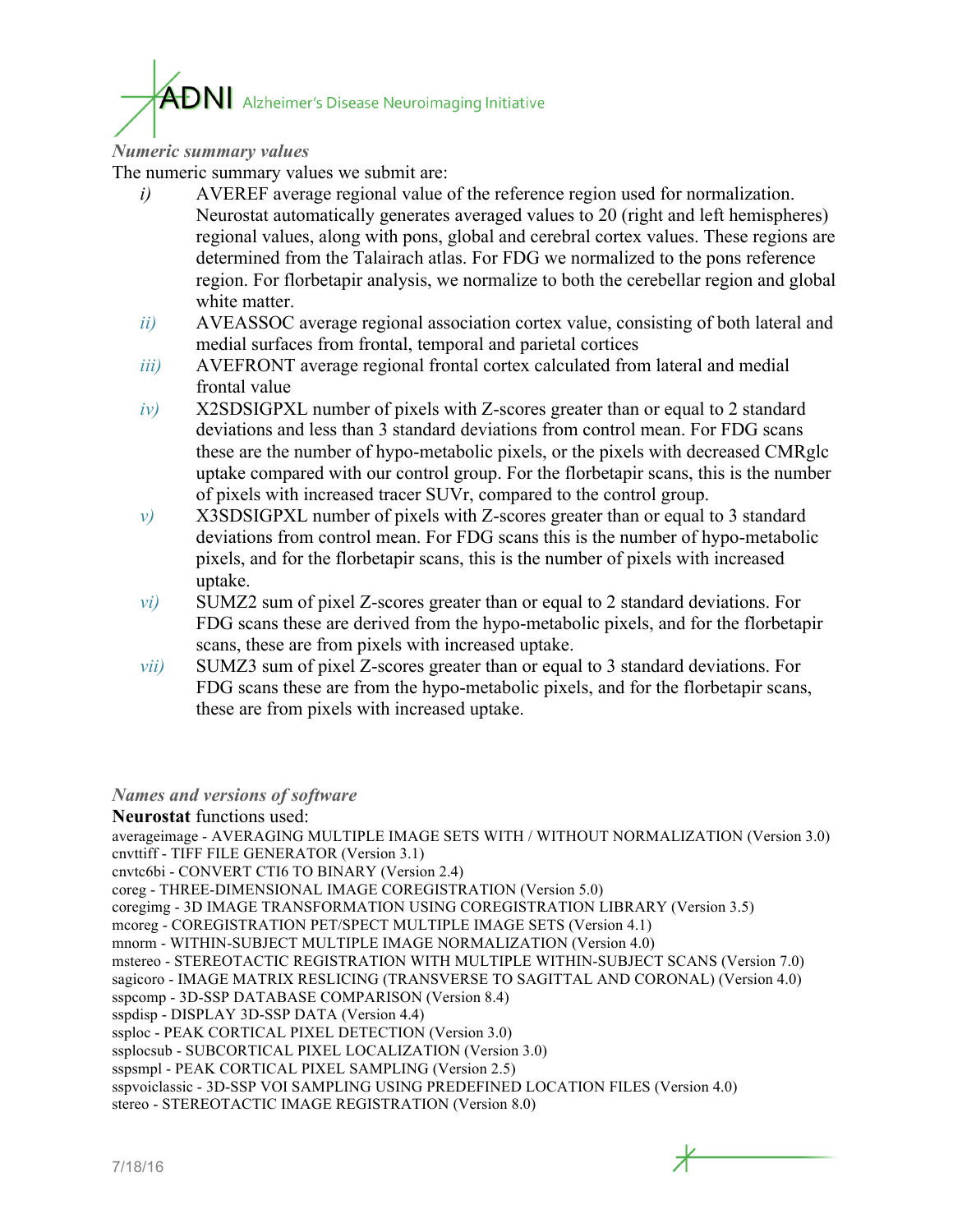$\mathsf{ADN}$  Alzheimer's Disease Neuroimaging Initiative

swarpreg - 3D STEREOTACTIC IMAGE WARPING (Version 6.0)

**C** functions used: XCode version 6.4 (6E35b) SumGlobal $Z - v$  8/6/15 CountGlobalZScores – v 7/30/15

#### **Statistical packages** used:

R version 3.2.1 (2015-06-18) -- "World-Famous Astronaut" removeOutliersFile  $r - v \frac{2}{27/15}$ 

Run on machine: Mac Pro (mid 2012) MacOS Version 10.10.4

# **Version Information**

July 8, 2016 – Data presented in the datafile "UUtah - PET Analysis\_ADNI2-AV45-2016-Jul-08.csv" reflects the analysis completed on all ADNI2 florbetapir (AV45) scans downloaded from LONI on 6/22/2016. Each AV45 PET was coregistered to the initial FDG-PET scan available in ADNI2. Coregistered AV45 scans are warped into atlas space using the FDG transformation. Numeric summary values are then computed using the standard protocol from the surface map images.

Aug 10, 2015 – This document version describes our analysis of all FDG and florbetapir PET images downloaded from LONI January and June 2015. As FDG PET images are no longer conducted concurrently with florbetapir PET images, we modified our analysis protocol, as describe above.

- i) New control populations consisting of stable subjects with normal PET images were created. These reference control populations are for statistical comparison of florbetapir images normalized to the cerebellum: 165NL\_AV45\_cbl, and normalized to global white matter: 178NL AV45 white.
- ii) We will maintain previously processed biomarker data derived from PET images on LONI for historical reference. However, from 2015 forward, our protocol is to coregister all amyloid images to the baseline FDG-PET image and derive numeric summary values from these images in Talairach atlas space.

May 13, 2013 -- This document supersedes our previous uploaded documents from March 2013. We have included longitudinal analysis of AV45 and PIB PET scans.

i) With the addition of serial visits, we created new control groups for AV45 and PIB scans. The REFCTRLPOP options are: NORMHR27SM4 4, AV45 168NL cbl, AV45\_173NL\_wm, PIB\_11NL\_cbl, and PIB\_11NL\_wm.

March 2013 -- This document supersedes our previous uploaded documents: ADNI\_UUCACIR\_Methods.docx, ADNI\_UUCACIR\_NumericSummaries-3-5-2012.csv, and ADNI\_UUCACIR\_Datadict-3-5-2012.csv dated 3-5-2012. Specific changes in our methods are summarized in this section.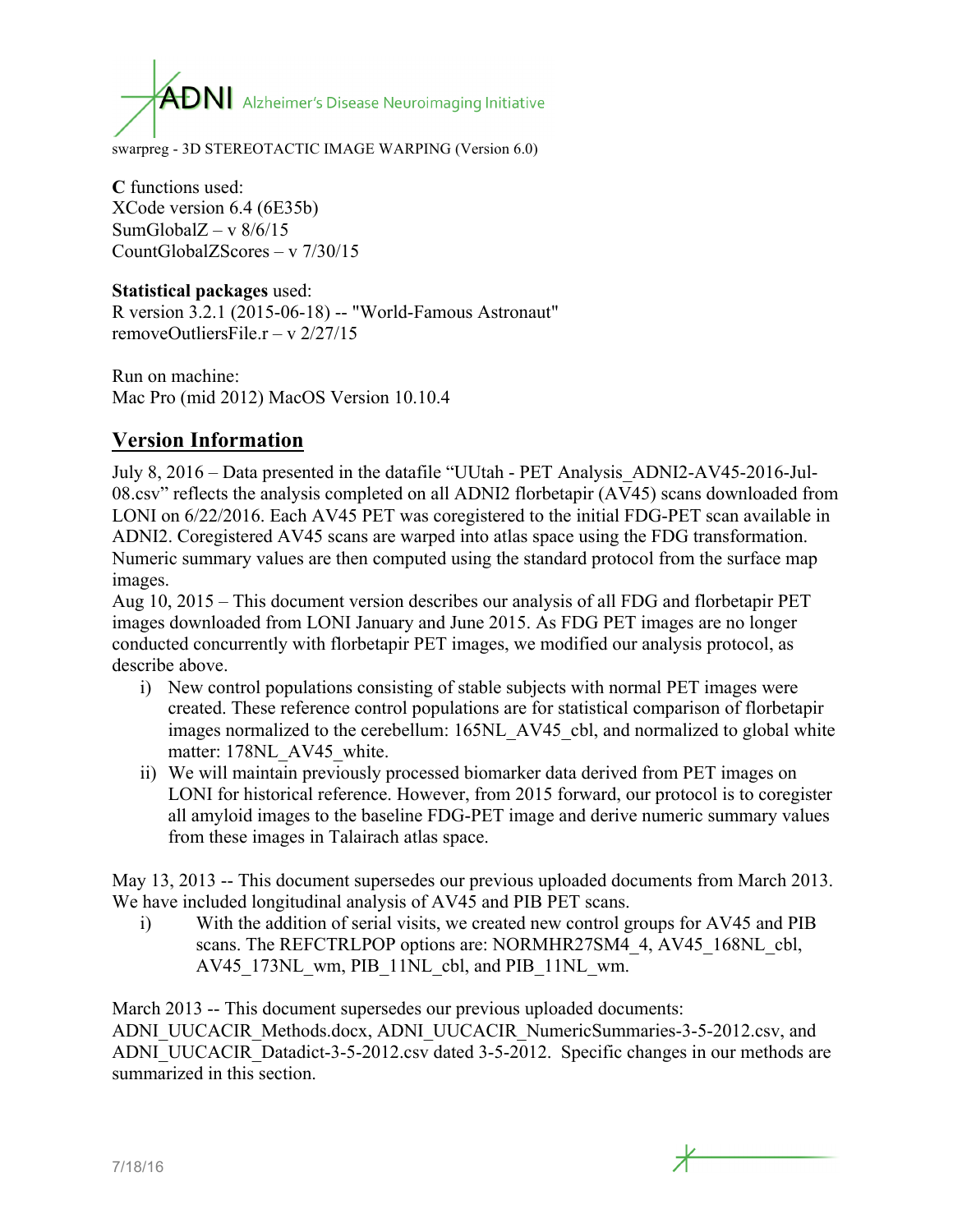$\mathbf{A}\mathbf{D}\mathbf{N}$  Alzheimer's Disease Neuroimaging Initiative

We have added statistical Zscores to the amyloid PET processing and updated our numeric summary values to reflect this additional information. The changes are:

- ii) The numeric summary AVEPONS has been changed to AVEREF to reflect the target region used for normalization in both FDG and amyloid PET images. The average value of the right and left hemispheric reference regions used for normalization is recorded here.
- iii) The REFREGION field states the reference region used for normalization, recorded in AVEREF. It includes CBL = cerebellum,  $PNS = pons$ ,  $WM = white$  matter.
- iv) We created new control groups for comparison for AV45 and PIB scans. The REFCTRLPOP options are: NORMHR27SM4\_4, 117CORE\_AV45\_cbl, 128CORE\_AV45\_wm, 11CORE\_PIB\_cbl

## Dataset Information

This methods document applies to the following dataset(s) available from the ADNI repository:

| <b>Dataset Name</b>             | <b>Date Submitted</b> |
|---------------------------------|-----------------------|
| UUCACIR 08 10 15                | Aug 13, 2015          |
| UUCACIR 03 17 15                | Mar 17, 2015          |
| UUCACIR 08 21 15                | Aug 21, 2014          |
| UUCACIR 01 31 14                | Jan 31, 2014          |
| UUtah-PET Numeric Summaries.csv | May 13, 2013          |

# **References**

1. Minoshima S, Frey KA, Koeppe RA, Foster NL, Kuhl DE. A diagnostic approach in Alzheimer's disease using three-dimensional stereotactic surface projections of fluorine-18-FDG PET. J Nucl Med 1995; 36:1238-48.

2. Aizenstein HJ, Nebes RD, Saxton JA, Price JC, Mathis CA, Tsopelas ND, Ziolko SK, James JA, Snitz BE, Houck PR, Bi W, Cohen AD, Lopresti BJ, DeKosky ST, Halligan EM, Klunk WE. Frequent amyloid deposition without significant cognitive impairment among the elderly. Arch Neurol. 2008 Nov; 65(11): 1509-17

# **About the Authors**

This document was prepared by Angela Wang, University of Utah, Center for Alzheimer's Care, Imaging and Research. For more information please contact Angela Wang at 801-585-9350 or by email at angela.y.wang@hsc.utah.edu. Dr Norman Foster, director of the Center for Alzheimer's Care, can be reached at 801-587-7236 or norman.foster@hsc.utah.edu